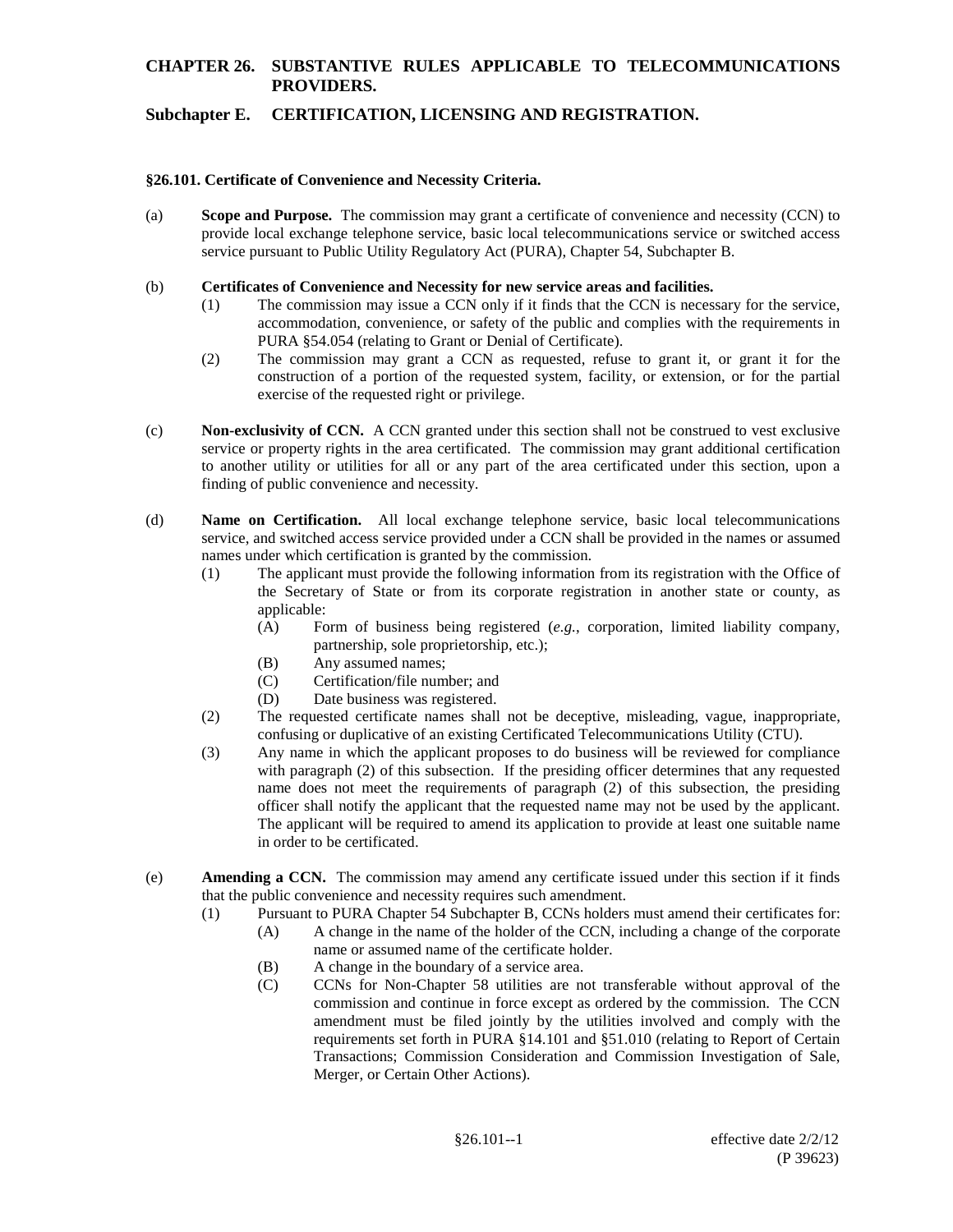## **CHAPTER 26. SUBSTANTIVE RULES APPLICABLE TO TELECOMMUNICATIONS PROVIDERS.**

## **Subchapter E. CERTIFICATION, LICENSING AND REGISTRATION.**

- (2) Minor service area boundary amendment applications are applications that involve less than 5% of the customers of an exchange. An application for an amendment for a minor service area boundary change must be jointly filed by the affected CCN holders and, at a minimum, contain the following information:
	- (A) Legal name and all assumed names under which the applicant conducts its business;<br>(B) Business office address, primary telephone number, fax number, website address
	- Business office address, primary telephone number, fax number, website address and primary email address;
	- (C) Business regulatory contact(s), including business address, primary phone number and primary email address;
	- (D) Reason(s) for the proposed amendment;
	- (E) Clear and concise written description of the geographic location of the proposed amendment;
	- (F) Maps (minimum size of  $8 \frac{1}{2}$ " x  $11$ ") of the proposed amendment identifying the existing and proposed boundaries clearly and conspicuously. At a minimum, the applicant must provide a county map and expanded view(s) that clearly and conspicuously identifies the boundary change. Each map must clearly and conspicuously illustrate the location of the area for which the amendment is being requested, including but not limited to, geographic landmarks, municipal and county boundary lines, streets, roads, highways, railroad tracks, and any other readily identifiable points of reference, unless no such references exist for the geographic area. The maps of the proposed amendment must be submitted in hard copy and, upon request by Staff, in compatible electronic format; and
	- (G) Notice of the proceeding and notice to customers. Customers being transferred from one utility to another shall be given notice in accordance with  $\S 26.130(k)$  of this title (relating to Selection of Telecommunications Utilities).
- (f) **Sale, transfer, merger.** A notice must be filed for the sale, transfer, or merger (STM) of at least 50% of the utility, or sale, acquisition or lease of facilities as an operating unit or system for a total consideration of more than \$10 million.
	- (1) Chapter 58 electing utilities must file a written notification with the commission no later than 30 days after the STM has closed.
	- (2) Chapter 59 electing utilities must comply with the requirements set forth in PURA §14.101 and §51.010.

#### (g) **Reporting requirements.**

- (1) **Contact Information.** Each CCN holder must maintain accurate contact information with the commission. At a minimum, the CCN holder is required to report a current regulatory contact person, complaint contact person, primary and secondary emergency contact, operation and policy migration contact, business physical address, primary business telephone number, toll-free customer service number, and primary email address. Additional information for tertiary emergency contact, separate mailing address, and additional company contact information is optional.
	- (A) After January 1st and before April 30th of each year, a CCN holder must electronically submit its current contact information to the commission, in the manner established by the commission.
	- (B) Contact information must be updated not later than the 30th day after the date of any change to the required information in paragraph (1) of this subsection, in the manner established by the commission.
- (2) **Termination/Disconnection Notice.** CCN holders must file a copy of the termination/disconnection notice sent to certified telecommunications providers (CTP)